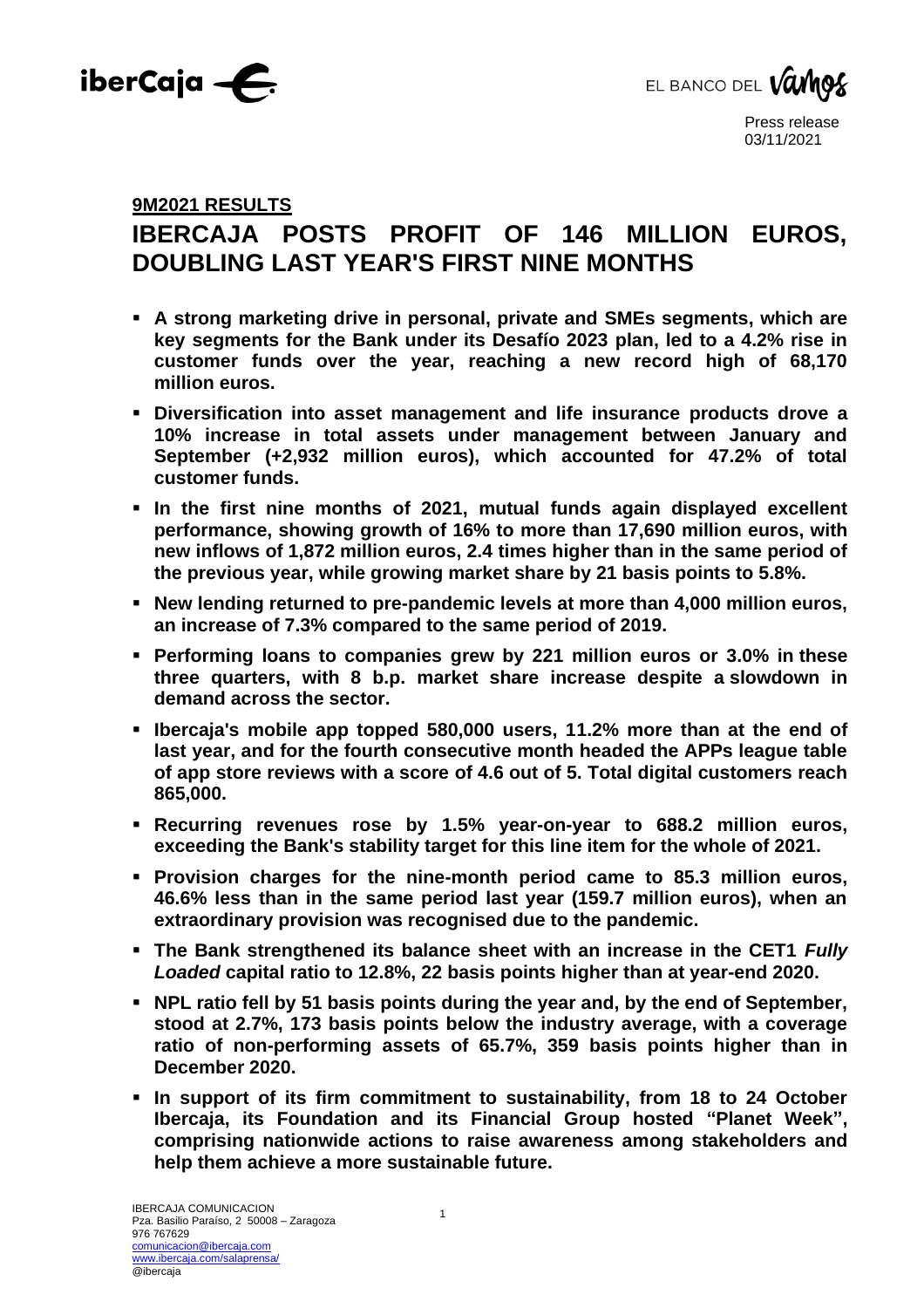



**Zaragoza, 3 November 2021.** Ibercaja's marketing drive in the personal, private and SMEs segments, which are key under its strategic Desafío 2023 plan, has achieved 4.2% growth in customer funds, or 2,759 million euros, in the first nine months of the year, to climb to a new all-time high of 68,170 million euros.

The Bank posted a profit of 146 million euros through September, 100.6% more than in the same period last year, in a context of economic recovery after the pandemic, now held back by the uncertainty surrounding the energy crisis, a shortage of industrial supplies and ongoing low interest rates.

Moreover, the Bank continued to strengthen its financial position by raising its CET1 Fully Loaded capital ratio by 22 basis points to 12.8%, reducing non-performing assets by 14.2% and trimming the non-performing assets ratio by 51 basis points to 2.7%.

#### **Outstanding performance in asset management and lending to businesses**

The increase in customer funds in the first nine months of the year was due to the strong performance of assets under management and life insurance products. The line item grew by 2,932 million euros (+10.0%) since year-end 2020 to 32,177 million euros. These products now account for 47.2% of the Bank's total customer funds as a result of the strategy of diversification into asset management and life insurance.



Mutual funds again displayed an excellent performance in the period, with 16% growth in assets under management to more than 17,690 million euros. New inflows came to 1,872 million euros, 2.4 times higher than in the same period of the previous year; while market share grew 21 basis points to 5.8%.



IBERCAJA COMUNICACION Pza. Basilio Paraíso, 2 50008 – Zaragoza 976 767629 comunicacion@ibercaja.com www.ibercaja.com/salaprensa/ @ibercaja

2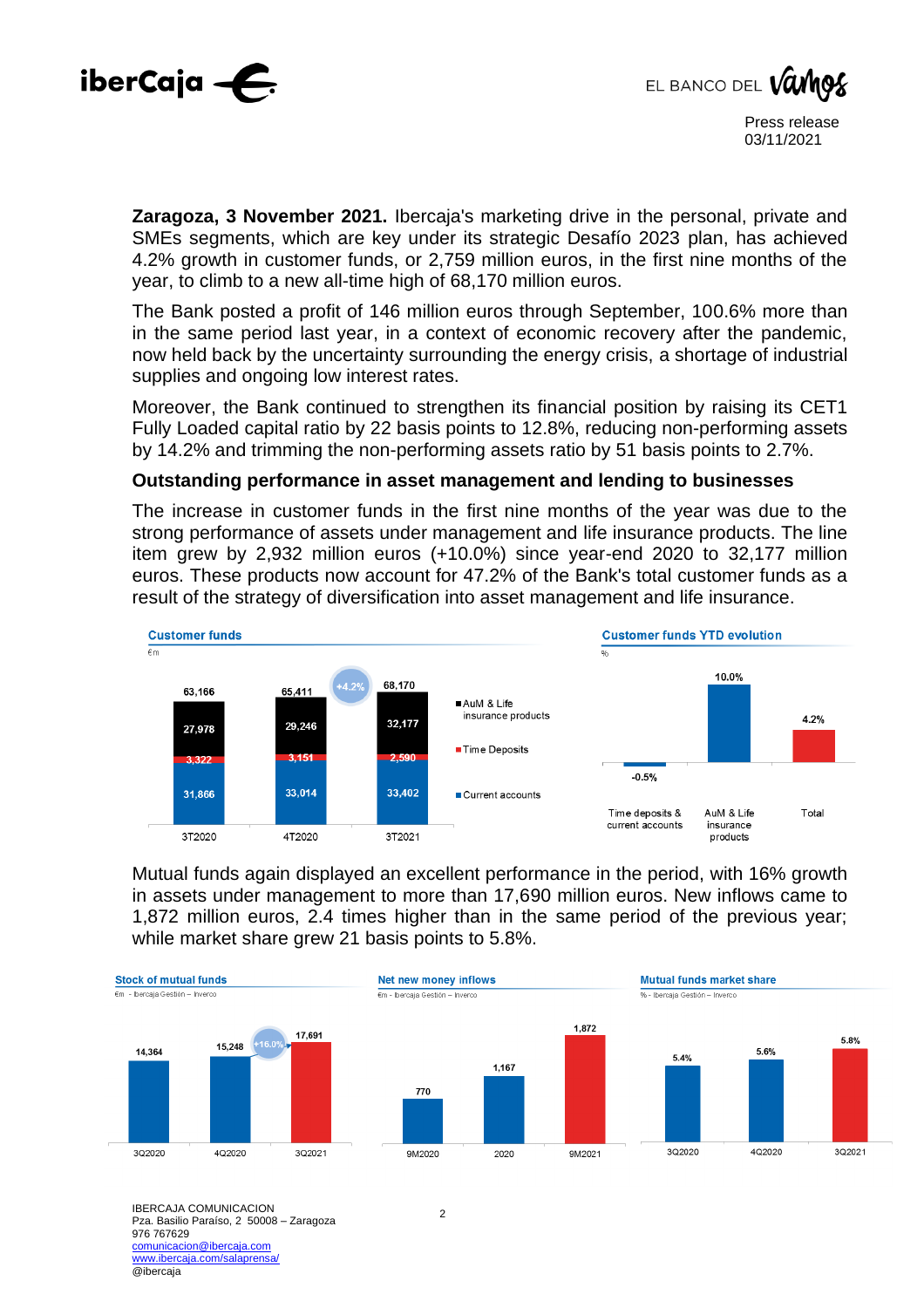



Pension plans also showed robust performance in the period ended 30 September, with a 5.6% rose since year-end 2020 (395 million euros), allowing Ibercaja to reach a 6% market share in this business.



Mutual funds and pension plans that invest with ESG criteria achieved a strong advance and already exceed 1,920 million euros in volume under management. This considerable increase reflects the Bank's response to the new needs of customers and the wider community. The sustainability-led marketing strategy is reinforced by the Financial Group.



New risk insurance premiums also registered a substantial increase of 44.5% year on year, following the Bank's decision to grow this product range as laid down in its new strategic plan. New life-risk insurance premiums have gone up by 72.4% year on year, while new non-life insurance premiums have risen by 40.5%.



@ibercaja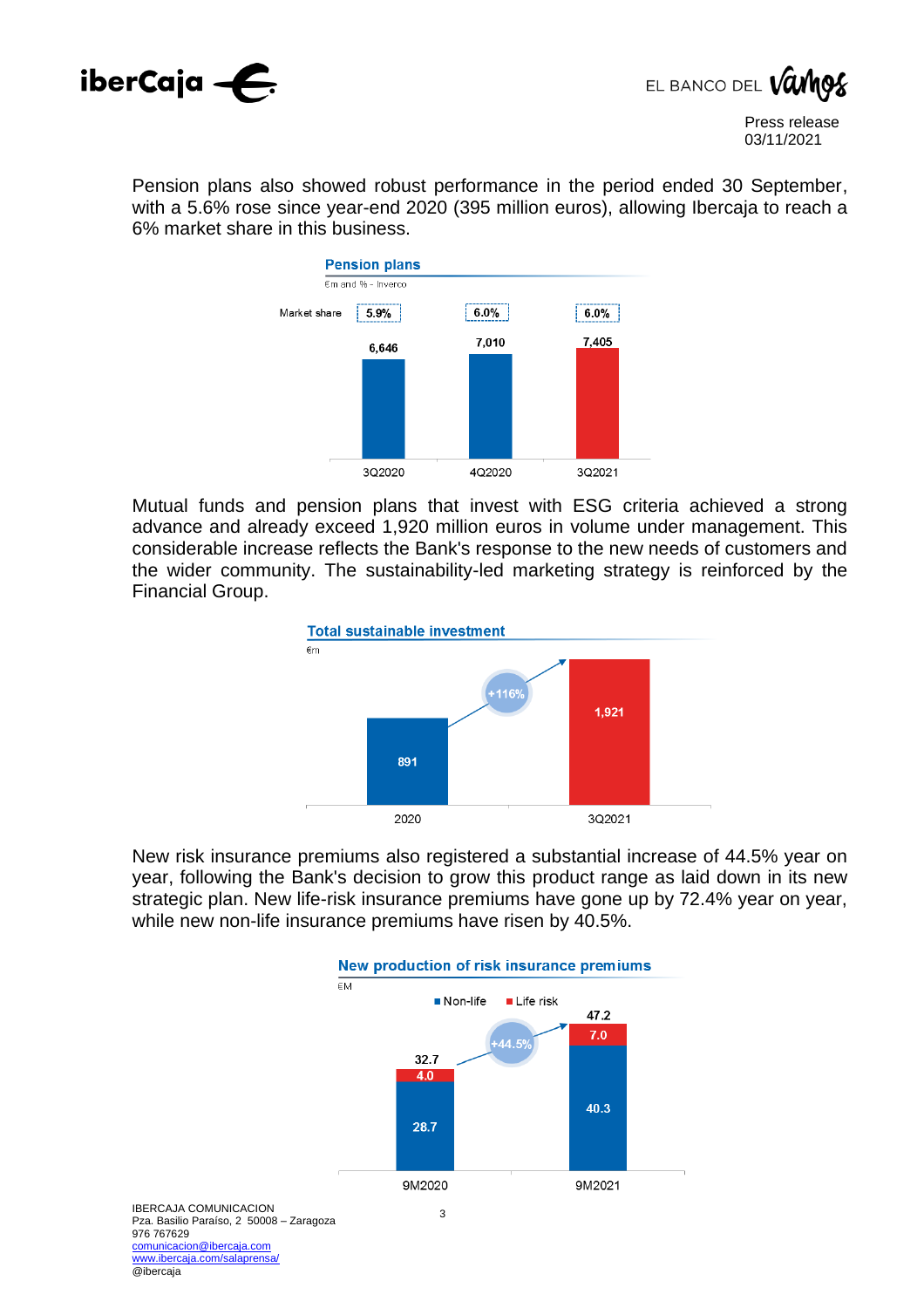

EL BANCO DEL VO

New credit and loan originations reached pre-pandemic levels at more than 4,000 million euros, an increase of 7.3% compared to the same period of 2019.



As a result of the reinforced marketing effort in the SME segment driven by the new Business Banking Area created at the beginning of the year, performing loans to companies saw growth of 221 million euros since year-end 2020, 3.0% in these first nine months, so Ibercaja gained 8 b.p. of market share in this segment.

Since the beginning of the crisis, the Bank has granted 2,093 million euros of this type of loan with a partial guarantee from the State through the ICO. 81% was allocated to self-employees and small and medium-sized companies, in line with the structure of this customer segment at the Bank.

In addition, the balance of outstanding moratoriums on loans to individuals granted to alleviate the situation of the most vulnerable customers during the pandemic decreased by 87.4% to 96 million euros at the end of September.



Digitalisation continues to move forward at the Bank, which has more than 865,000 digital customers. Specifically, Ibercaja's mobile app reached 580,000 users, 11.2% more than at the end of last year, and for the fourth consecutive month it led the APPs league table of app store ratings with a score of 4.6 out of 5. Ibercaja Pay increased the number of its users by 31.6%.

In addition, 57.2% of customers used the Bank's digital assets in the last quarter and 74.8% of transactions were carried out through digital banking.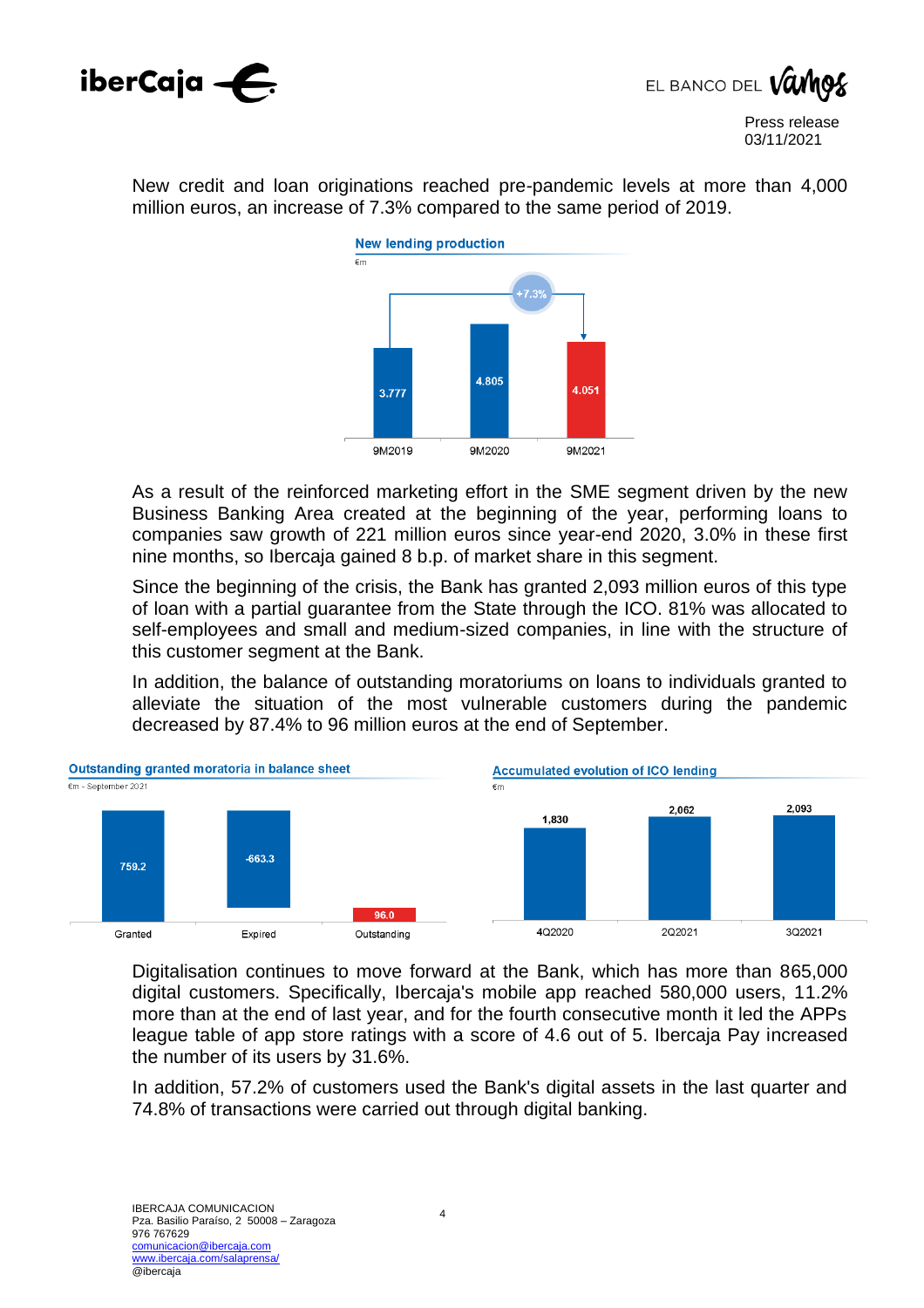

EL BANCO DEL VO

#### **Recurring revenues improve and outperform stability target for 2021**

Net interest income stood at 370.6 million euros, 8.3% lower than in the same period in 2020, once again affected by the impact of negative interest rates in the performance of the loan portfolio.

Net fees and commissions amounted to 317.8 million euros in these nine months of 2021, an increase of 16.0% year-on-year (+43.8 million euros). Non-banking commissions rose by 27.6% year on year or 45.6 million euros, mainly due to the positive performance of the assets under management and life insurance products in the last year.

Overall, recurring revenues increased by 1.5% year-on-year as the sum of both items (net interest income and net fee income), exceeding the Bank's stability target for the year as a whole. Recurring revenues reached 239.2 million euros in the third quarter, 4.7% higher than in the second quarter and back to pre-pandemic levels due to the marketing drive focused on asset management.



**Recurring revenues** 



Total expenses grew 3.6% year on year. However, in the coming months, cost savings will become visible when departures of employees covered by the regulated workforce restructuring materialise. Terminations are occurring over a staggered timetable and will continue through to June 2022.

This restructuring, which was agreed with a majority of employee representatives, will also contribute to the adaptation of the retail model to current consumer habits and, at the same time, improve the Bank's productivity and profitability.

Profit before write-downs increased by 7.7% year on year (+20.7 million euros) owing to the 5.2% growth in gross margin in the period.

Provisions totalled 85.4 million euros in the nine-month period, down 46.6% compared to the first nine months of 2020. The 2020 provisions included 90.1 million euros to cover the potential impact of the pandemic. Provisions for loans and real estate fell by 13.9 million euros, or 15.1% year-on-year.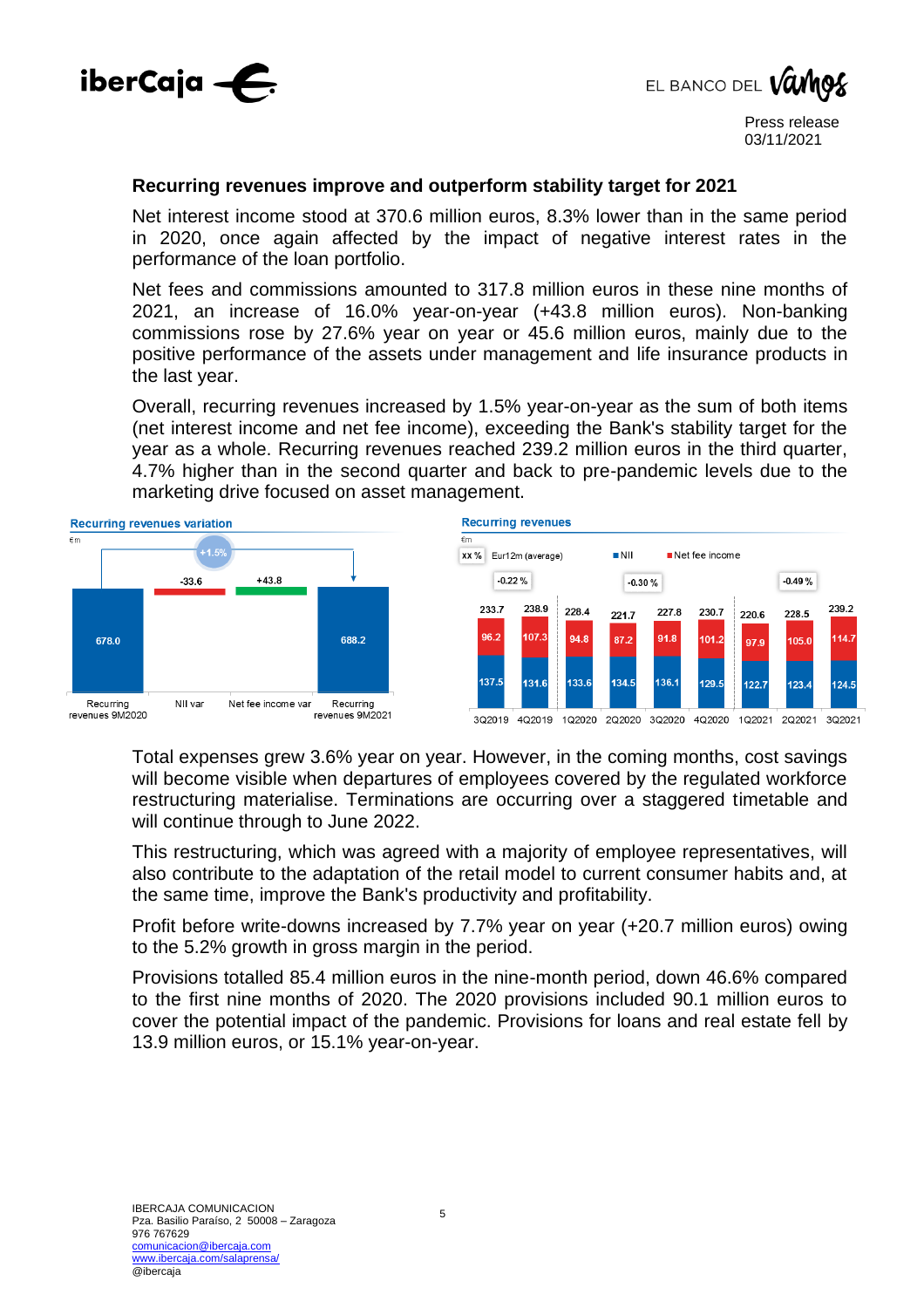





Lastly, Ibercaja generated a net profit of 146 million euros in the first nine months of 2021, 100.6% more than in the same period of the previous year.

#### **Ibercaja strengthened its financial position and asset quality is higher than the industry average**

The Bank strengthened its balance sheet, boosting its CET1 *Fully Loaded* capital ratio by 9 basis points in the third quarter (+22 basis points for the year) to 12.8%.

In terms of *Phased In*, common equity tier 1 (CET1) capital is 13.6%, while the Total Capital ratio is 18.3%. The excess capital in terms of 2021 SREP requirements stands at 576 basis points.

Ibercaja also retained its strong liquidity position, with an LCR and NSFR ratio of 443.1% and 150.5%, respectively. The loan-to-deposits ratio stood at 80.5% (down from 81.1% at 31 December 2020).

The Bank continued to effectively manage irregular investments, reducing gross nonperforming assets (doubtful loans + foreclosed assets) by 231 million euros, 14.2% from January to June. The bank's NPL rate continued to fall to 2.7%, 51 bp lower than at the end of the year, widening its positive difference to the sector's average to 173 bp, according to the latest information available at the end of August.

Net non-performing assets fell by 138 million euros at the end of September, down 22.3% from the end of the previous year and 34.4% from the end of September last year. The Bank has increased the coverage ratio of non-performing assets by 359 basis points in the first nine months to 65.7%.





IBERCAJA COMUNICACION Pza. Basilio Paraíso, 2 50008 – Zaragoza 976 767629 comunicacion@ibercaja.com www.ibercaja.com/salaprensa/ @ibercaja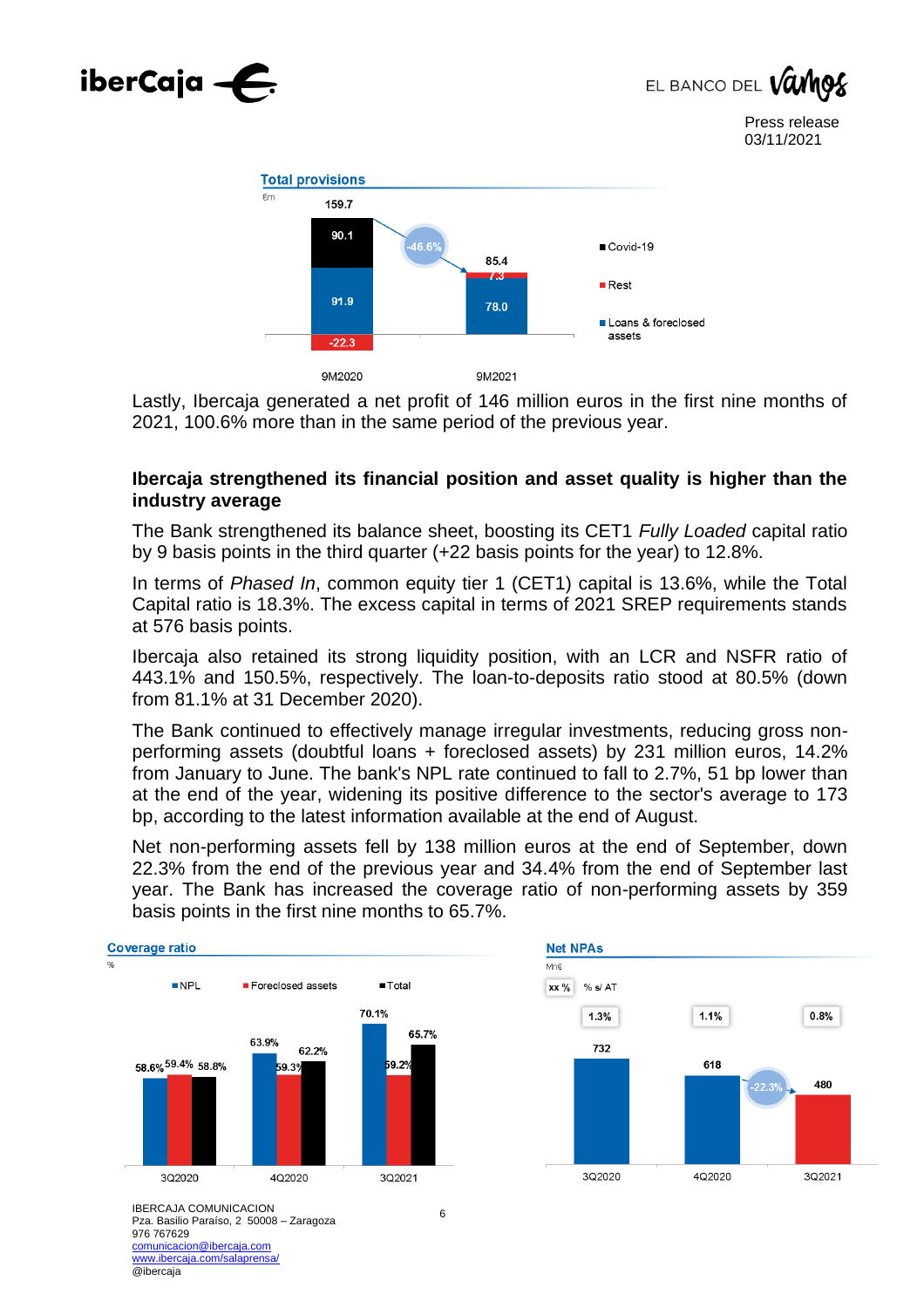



The Board of Directors of Ibercaja decided to distribute an interim dividend for 2021 among its shareholder foundations in the amount of 47 million euros. This figure is equivalent to 50% of the Bank's earnings during the first half of the year.

#### **Boosting sustainability**

As part of its commitment to sustainable development, Ibercaja hosted "Planet Week" from 18 to 24 October 2021, as a contribution to Global Climate Action Day, 24<sup>th</sup> October.

Under the tagline "this week, you and the planet both win" and the theme "protect the environment and fight climate change", the Bank rolled out nationwide actions aimed at raising awareness and encouraging engagement by employees and customers of the Bank and society in general to convey the momentum that Ibercaja, Ibercaja Foundation and the Financial Group are applying in their roadmaps to help achieve the UN Sustainable Development Goals.

Throughout the week, business conferences, volunteer actions, contests, daily communications to employees, newsletter to customers and other actions were carried out, achieving wide participation and coverage in the media and social networks.

In October, for the first time, the Bank earned the "Calculo-reduzco" seal awarded by the Spanish Climate Change Office, which recognises the Bank's commitment to reducing its carbon footprint through an emissions reduction plan. Since Ibercaja started to monitor its Scope 1, 2 and 3 carbon footprint in 2016, it has cut its  $CO<sub>2</sub>$ emissions by 88%.

The Bank offset all its direct emissions in 2020, 1,282  $\text{Tr}/\text{CO}_2$ , through the Zero  $\text{CO}_2$ initiative run by ECODES, under the "Conservation of the Amazon in Madre de Dios, Peru" project, thus achieving carbon neutrality since last year. The goal is to achieve neutrality of emissions across the entire portfolio by 2050.

Last July, the Bank passed the AENOR follow-up audit for renewal of certification of its environmental management system in accordance with the ISO 14001-2015 standard.

7